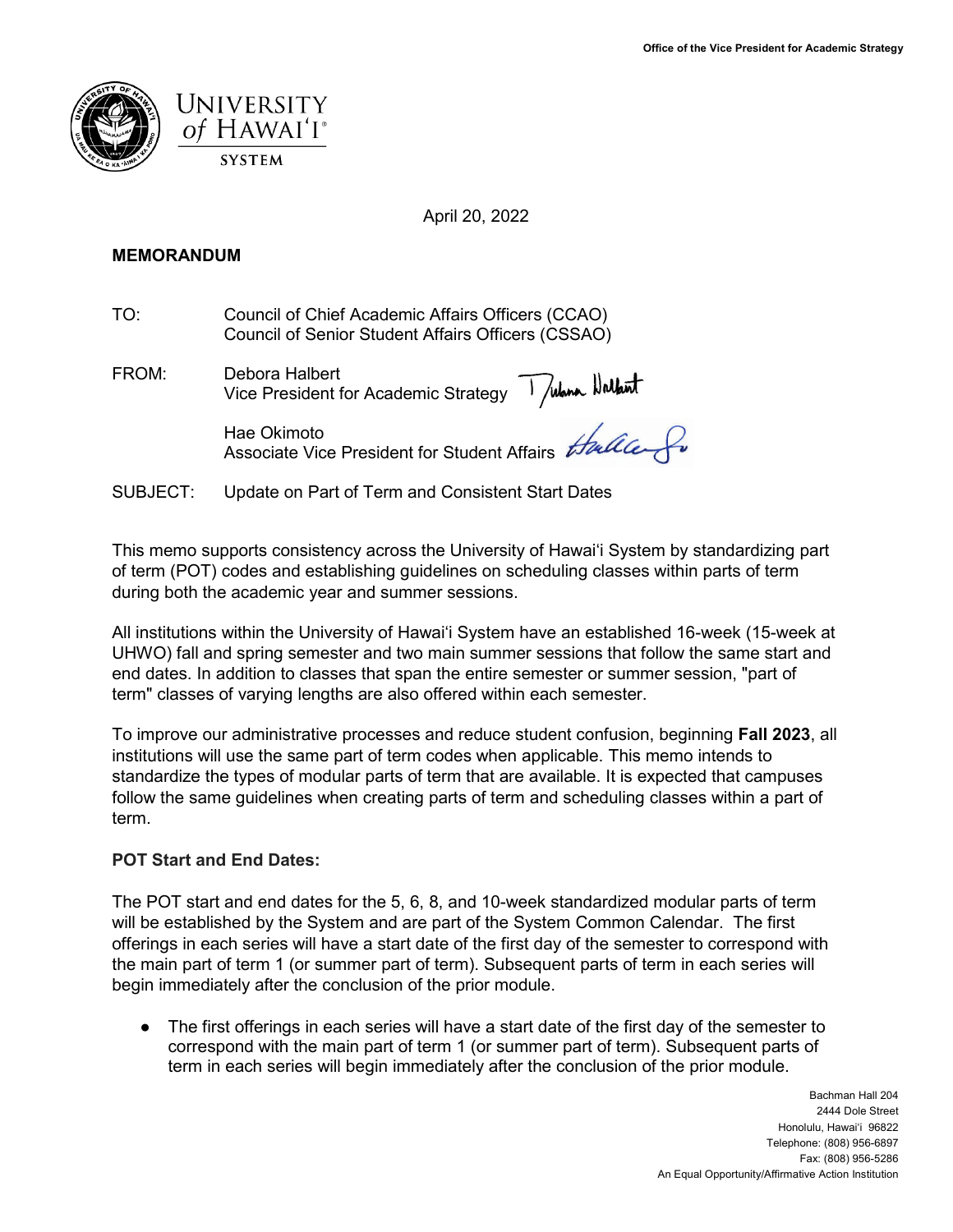Council of Chief Academic Officers Council of Senior Student Affairs Officers April 20, 2022 Page 2

Other POT lengths (e.g. 2, 3, 4 or 7 week) should only be offered if they fall under the special categories section below or approved by exception. These should be scheduled to fit within one of the standardized modular parts of term, starting on the same POT start date.

- All POTs must be built with a Monday start date, but will be moved to the next business day when Monday is a holiday.
- While shorter in length, these POTs should:
	- $\circ$  be built with the same start date as one of the standardized modular POTs:
	- $\circ$  have an end date for the class that is less than that same POT end date, so it is contained within that POT; and
	- $\circ$  be assigned an appropriate (by description) POT code that is NOT a system standardized POT code.
- All POT start and end dates must be within the standard term dates or no more than 2 weeks before/after the standard term dates.

The following chart graphically depicts modular part of term start dates throughout a 16- week semester. Spring break is not included as an instructional week.

| <b>Fall/Spring Part</b><br>of Term Starting |   | ົ | 3 | 4 | 5 | 6 | 7 | 8 | 9      | 10 <sup>°</sup> | 11 | $12 \overline{ }$ | 13 | 14 | 15 | 16 |
|---------------------------------------------|---|---|---|---|---|---|---|---|--------|-----------------|----|-------------------|----|----|----|----|
| Week                                        |   |   |   |   |   |   |   |   |        |                 |    |                   |    |    |    |    |
| 5-week                                      | X |   |   |   |   | X |   |   |        |                 | X  |                   |    |    |    |    |
| 6-week                                      | х |   |   |   |   |   | χ |   |        |                 |    |                   |    |    |    |    |
| 8-week                                      | X |   |   |   |   |   |   |   | v<br>ᄉ |                 |    |                   |    |    |    |    |
| 10-week                                     | X |   |   |   |   |   |   |   |        |                 |    |                   |    |    |    |    |
| 16-week                                     | x |   |   |   |   |   |   |   |        |                 |    |                   |    |    |    |    |

Typically, there are two main 6-week summer sessions, with each session starting on a Monday. Part of term start dates for classes longer or shorter than the typical 6-week session (e.g. 3, 5, 8, 10, 12, or 13 weeks) should also begin on a Monday for the weeks listed in the graph below. As with fall and spring, if the Monday falls on a holiday, the POT start date should be adjusted to the next business day.

Recognizing the relationship between UH and K-12, during the summer there will be a special 6-week POT (mid-summer term) starting mid-June and ending in late July to accommodate both teachers and students.

| Summer Part of              |   | $\overline{2}$ | 3 | 4 | 5 | 6 | 7 | 8 | 9 | 10 | 11 | 12 |
|-----------------------------|---|----------------|---|---|---|---|---|---|---|----|----|----|
| <b>Term Starting Week</b>   |   |                |   |   |   |   |   |   |   |    |    |    |
| 3-week                      | Χ |                |   | х |   |   | Х |   |   | Х  |    |    |
| 5-week                      | Χ |                |   |   |   | Χ |   |   |   |    |    |    |
| 6-week                      | Χ |                |   |   |   |   | X |   |   |    |    |    |
| 6-week (mid-summer<br>term) |   |                |   | Χ |   |   |   |   |   |    |    |    |
| 8-week                      | Χ |                |   |   | Χ |   |   |   |   |    |    |    |
| 10-week                     | Χ |                | x |   |   |   |   |   |   |    |    |    |
| 12-week                     | Χ |                |   |   |   |   |   |   |   |    |    |    |
| 13-week                     | Χ |                |   |   |   |   |   |   |   |    |    |    |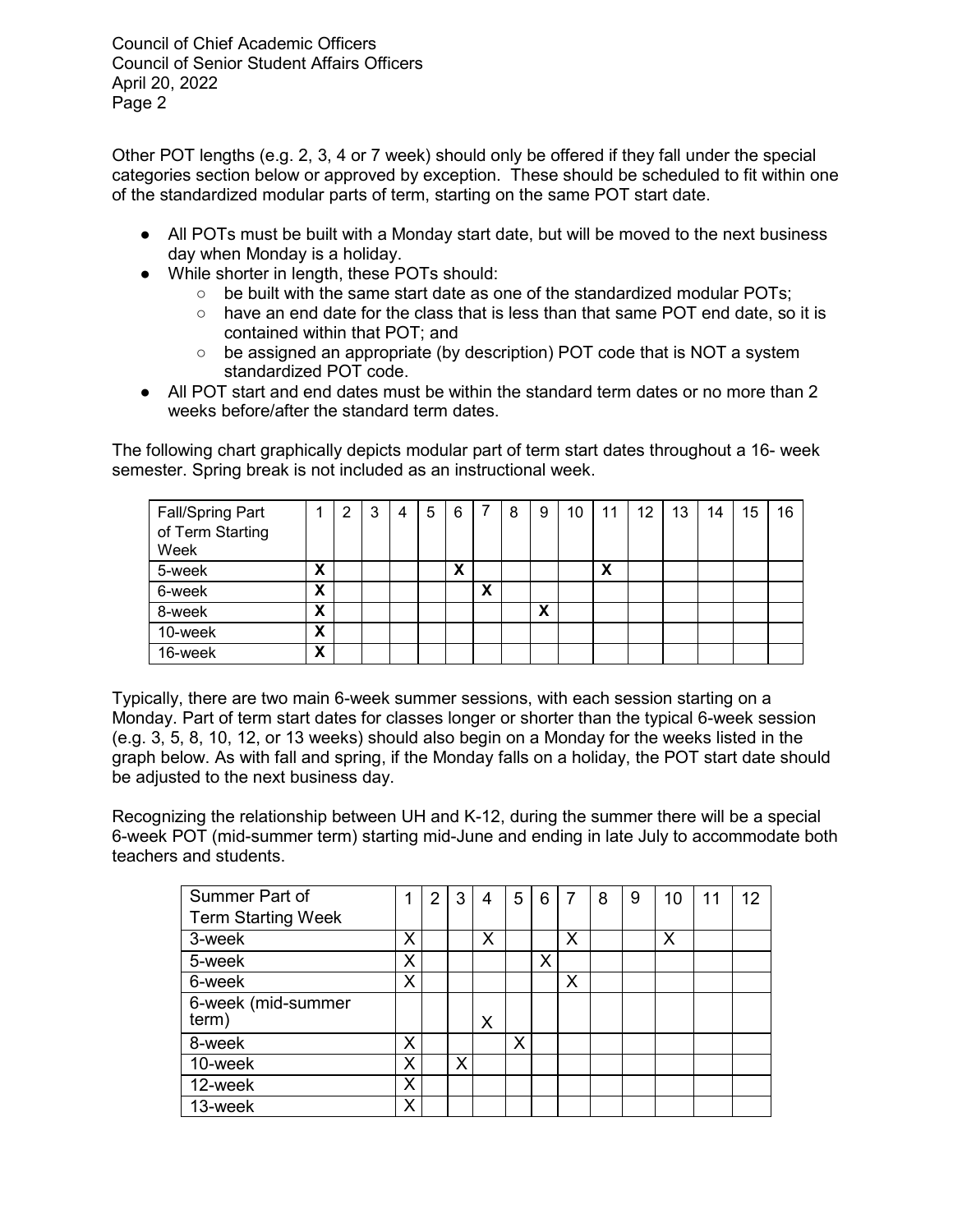Council of Chief Academic Officers Council of Senior Student Affairs Officers April 20, 2022 Page 3

# **Classes Within a POT**

Classes are defined as an individual section of a course (e.g. CRN 12345 ENG 100 on TTh at 9:00am). Classes within a part of term may begin on any day during that first week. All POTs must have a Monday start date (or start the next business day if it falls on a holiday); however, the first meeting of an actual class can be on that same Monday or any day through Saturday of that first week. This also applies to the actual last day of the class. The last scheduled meeting of the class can fall on any day Monday through Saturday. Grades must be posted for the POT by 11:59 pm on Sunday. Therefore, a new POT should not be created simply because the last class meeting falls on Tuesday and the end date for the POT is a Saturday.

All non-standard parts of term will follow the established "Add/Drop and Refund Dates for Non-Standard Modular; Part of Term and Summer Terms" memo dated July 9, 2020, to align system wide. If the add/drop or last day to withdraw falls on a weekend or holiday, the date will be moved to the next business day. If the first class meeting occurs after the established refund window (e.g. POT starts on Monday but the class does not actually meet until Wednesday) then an exception to the refund schedule can be made through the Registrar's office.

# **Standardized POT codes**

Together with the systemwide schedulers group, a standard set of part of term codes has been established that will be used when setting up all POTs. Any deviation from these codes and all other special requests may be granted with approval from the Vice Chancellor/Vice Provost of Academic Affairs.

| <b>POT CODE</b> | <b>DESCRIPTION</b>      | # OF WEEKS  |
|-----------------|-------------------------|-------------|
| 1               | <b>Full Term</b>        | 16 (15 WOA) |
| <b>16W</b>      | 16 weeks (West Oahu)    | 16          |
| 5A              | 1st 5 weeks             | 5           |
| 5B              | 2nd 5 weeks             | 5           |
| 5C              | 3rd 5 weeks             | 5           |
| D <sub>51</sub> | DL Programs 1st 5 weeks | 5           |
| D <sub>52</sub> | DL Programs 2nd 5 weeks | 5           |
| D <sub>53</sub> | DL Programs 3rd 5 weeks | 5           |
| 6A              | 1st 6 weeks             | 6           |
| 6B              | 2nd 6 weeks             | 6           |
| 8A              | 1st 8 weeks             | 8           |
| 8B              | 2nd 8 weeks             | 8           |
| XA              | 1st 10 weeks            | 10          |